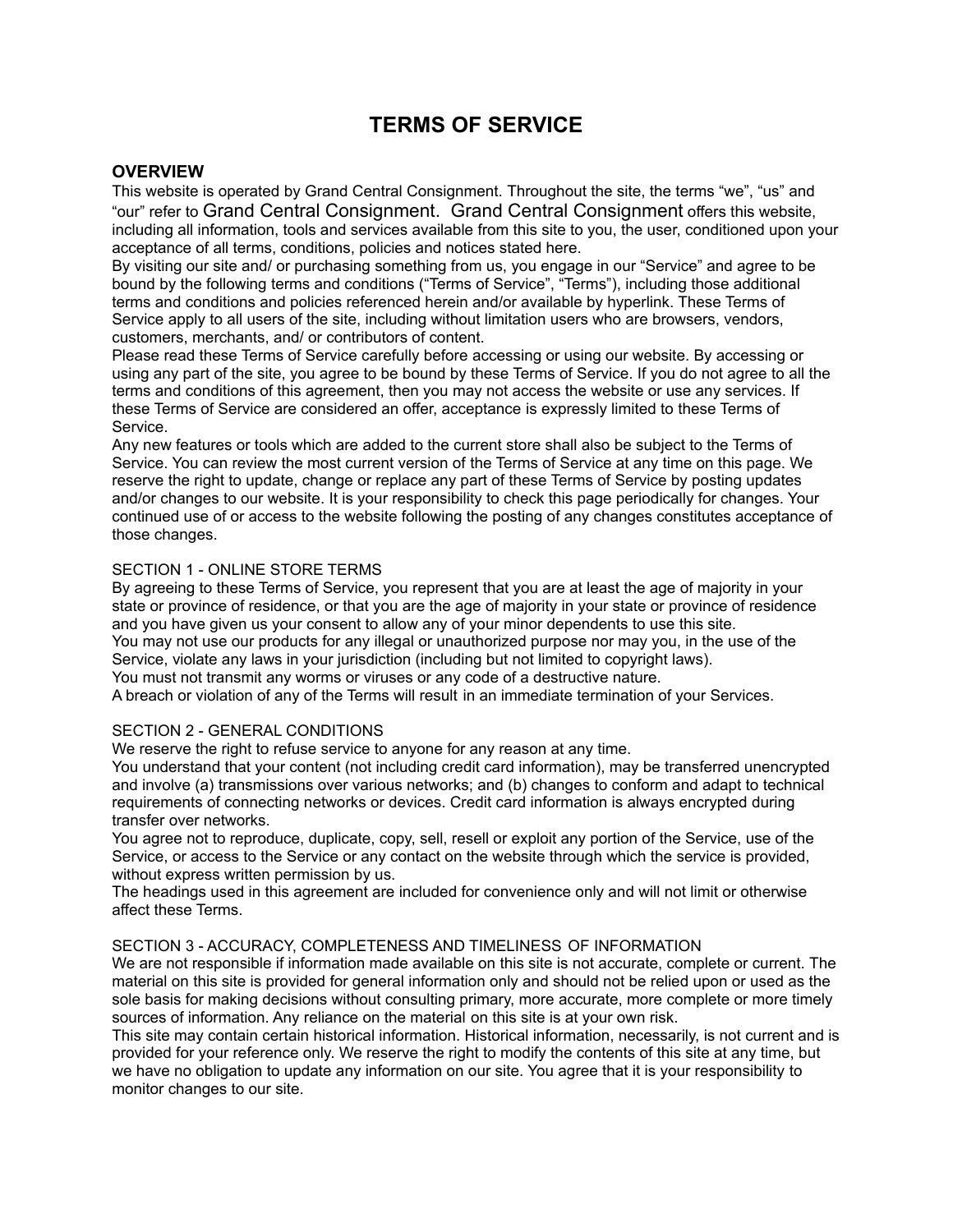# SECTION 4 - MODIFICATIONS TO THE SERVICE AND PRICES

Prices for our products are subject to change without notice.

We reserve the right at any time to modify or discontinue the Service (or any part or content thereof) without notice at any time.

We shall not be liable to you or to any third-party for any modification, price change, suspension or discontinuance of the Service.

## SECTION 5 - PRODUCTS OR SERVICES (if applicable)

Certain products or services may be available exclusively online through the website. These products or services may have limited quantities and are subject to return or exchange only according to our Return Policy.

We have made every effort to display as accurately as possible the colors and images of our products that appear at the store. We cannot guarantee that your computer monitor's display of any color will be accurate.

We reserve the right, but are not obligated, to limit the sales of our products or Services to any person, geographic region or jurisdiction. We may exercise this right on a case-by-case basis. We reserve the right to limit the quantities of any products or services that we offer. All descriptions of products or product pricing are subject to change at anytime without notice, at the sole discretion of us. We reserve the right to discontinue any product at any time. Any offer for any product or service made on this site is void where prohibited.

We do not warrant that the quality of any products, services, information, or other material purchased or obtained by you will meet your expectations, or that any errors in the Service will be corrected.

## SECTION 6 - ACCURACY OF BILLING AND ACCOUNT INFORMATION

We reserve the right to refuse any order you place with us. We may, in our sole discretion, limit or cancel quantities purchased per person, per household or per order. These restrictions may include orders placed by or under the same customer account, the same credit card, and/or orders that use the same billing and/or shipping address. In the event that we make a change to or cancel an order, we may attempt to notify you by contacting the e-mail and/or billing address/phone number provided at the time the order was made. We reserve the right to limit or prohibit orders that, in our sole judgment, appear to be placed by dealers, resellers or distributors.

You agree to provide current, complete and accurate purchase and account information for all purchases made at our store. You agree to promptly update your account and other information, including your email address and credit card numbers and expiration dates, so that we can complete your transactions and contact you as needed.

For more detail, please review our Returns Policy.

## SECTION 7 - OPTIONAL TOOLS

We may provide you with access to third-party tools over which we neither monitor nor have any control nor input.

You acknowledge and agree that we provide access to such tools "as is" and "as available" without any warranties, representations or conditions of any kind and without any endorsement. We shall have no liability whatsoever arising from or relating to your use of optional third-party tools.

Any use by you of optional tools offered through the site is entirely at your own risk and discretion and you should ensure that you are familiar with and approve of the terms on which tools are provided by the relevant third-party provider(s).

We may also, in the future, offer new services and/or features through the website (including, the release of new tools and resources). Such new features and/or services shall also be subject to these Terms of Service.

## SECTION 8 - THIRD-PARTY LINKS

Certain content, products and services available via our Service may include materials from third-parties. Third-party links on this site may direct you to third-party websites that are not affiliated with us. We are not responsible for examining or evaluating the content or accuracy and we do not warrant and will not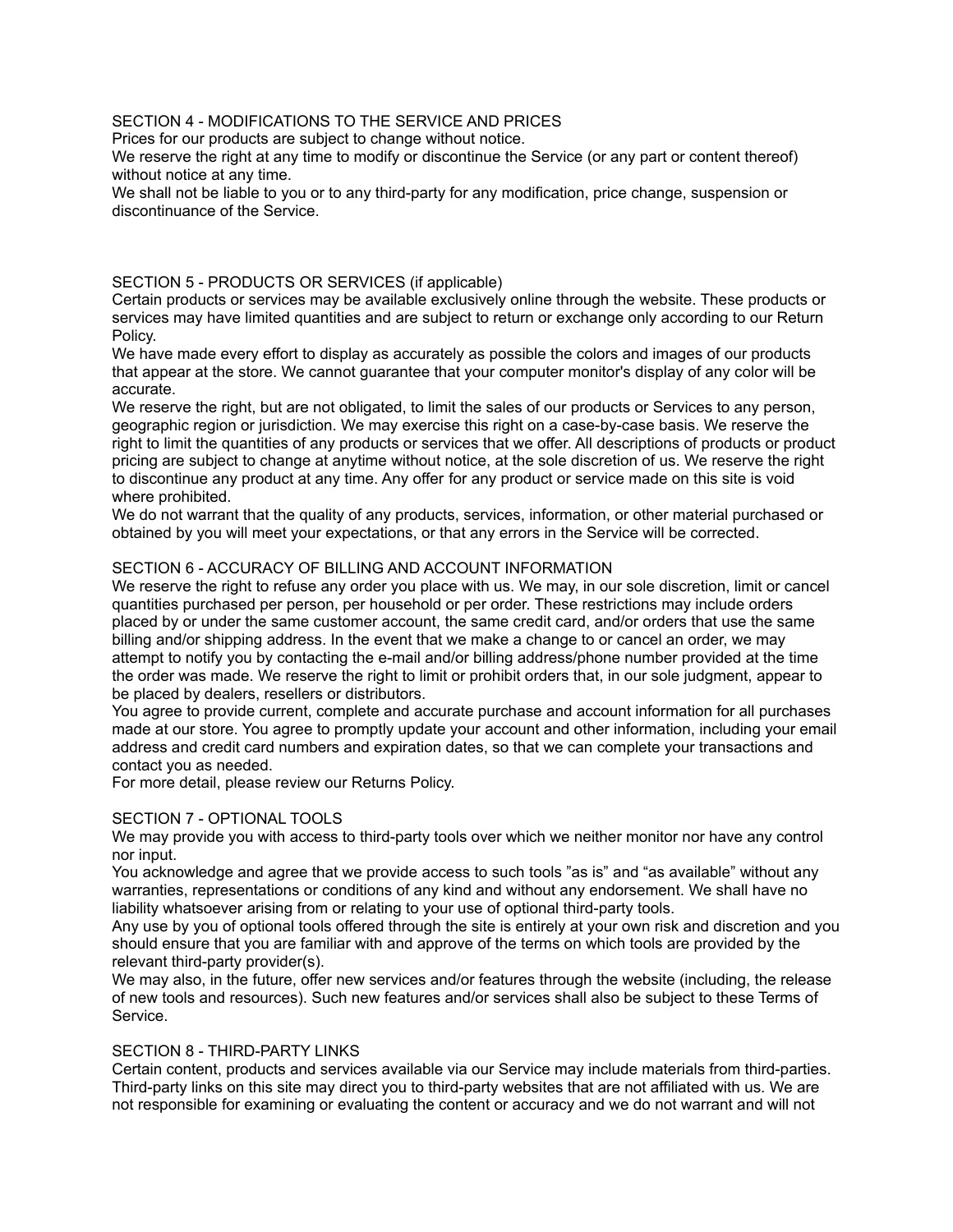have any liability or responsibility for any third-party materials or websites, or for any other materials, products, or services of third-parties.

We are not liable for any harm or damages related to the purchase or use of goods, services, resources, content, or any other transactions made in connection with any third-party websites. Please review carefully the third-party's policies and practices and make sure you understand them before you engage in any transaction. Complaints, claims, concerns, or questions regarding third-party products should be directed to the third-party.

#### SECTION 9 - USER COMMENTS, FEEDBACK AND OTHER SUBMISSIONS

If, at our request, you send certain specific submissions (for example contest entries) or without a request from us you send creative ideas, suggestions, proposals, plans, or other materials, whether online, by email, by postal mail, or otherwise (collectively, 'comments'), you agree that we may, at any time, without restriction, edit, copy, publish, distribute, translate and otherwise use in any medium any comments that you forward to us. We are and shall be under no obligation (1) to maintain any comments in confidence; (2) to pay compensation for any comments; or (3) to respond to any comments.

We may, but have no obligation to, monitor, edit or remove content that we determine in our sole discretion are unlawful, offensive, threatening, libelous, defamatory, pornographic, obscene or otherwise objectionable or violates any party's intellectual property or these Terms of Service.

You agree that your comments will not violate any right of any third-party, including copyright, trademark, privacy, personality or other personal or proprietary right. You further agree that your comments will not contain libelous or otherwise unlawful, abusive or obscene material, or contain any computer virus or other malware that could in any way affect the operation of the Service or any related website. You may not use a false e-mail address, pretend to be someone other than yourself, or otherwise mislead us or third-parties as to the origin of any comments. You are solely responsible for any comments you make and their accuracy. We take no responsibility and assume no liability for any comments posted by you or any third-party.

#### SECTION 10 - PERSONAL INFORMATION

Your submission of personal information through the store is governed by our Privacy Policy. To view our Privacy Policy.

#### SECTION 11 - ERRORS, INACCURACIES AND OMISSIONS

Occasionally there may be information on our site or in the Service that contains typographical errors, inaccuracies or omissions that may relate to product descriptions, pricing, promotions, offers, product shipping charges, transit times and availability. We reserve the right to correct any errors, inaccuracies or omissions, and to change or update information or cancel orders if any information in the Service or on any related website is inaccurate at any time without prior notice (including after you have submitted your order).

We undertake no obligation to update, amend or clarify information in the Service or on any related website, including without limitation, pricing information, except as required by law. No specified update or refresh date applied in the Service or on any related website, should be taken to indicate that all information in the Service or on any related website has been modified or updated.

## SECTION 12 - PROHIBITED USES

In addition to other prohibitions as set forth in the Terms of Service, you are prohibited from using the site or its content: (a) for any unlawful purpose; (b) to solicit others to perform or participate in any unlawful acts; (c) to violate any international, federal, provincial or state regulations, rules, laws, or local ordinances; (d) to infringe upon or violate our intellectual property rights or the intellectual property rights of others; (e) to harass, abuse, insult, harm, defame, slander, disparage, intimidate, or discriminate based on gender, sexual orientation, religion, ethnicity, race, age, national origin, or disability; (f) to submit false or misleading information; (g) to upload or transmit viruses or any other type of malicious code that will or may be used in any way that will affect the functionality or operation of the Service or of any related website, other websites, or the Internet; (h) to collect or track the personal information of others; (i) to spam, phish, pharm, pretext, spider, crawl, or scrape; (j) for any obscene or immoral purpose; or (k) to interfere with or circumvent the security features of the Service or any related website, other websites, or the Internet. We reserve the right to terminate your use of the Service or any related website for violating any of the prohibited uses.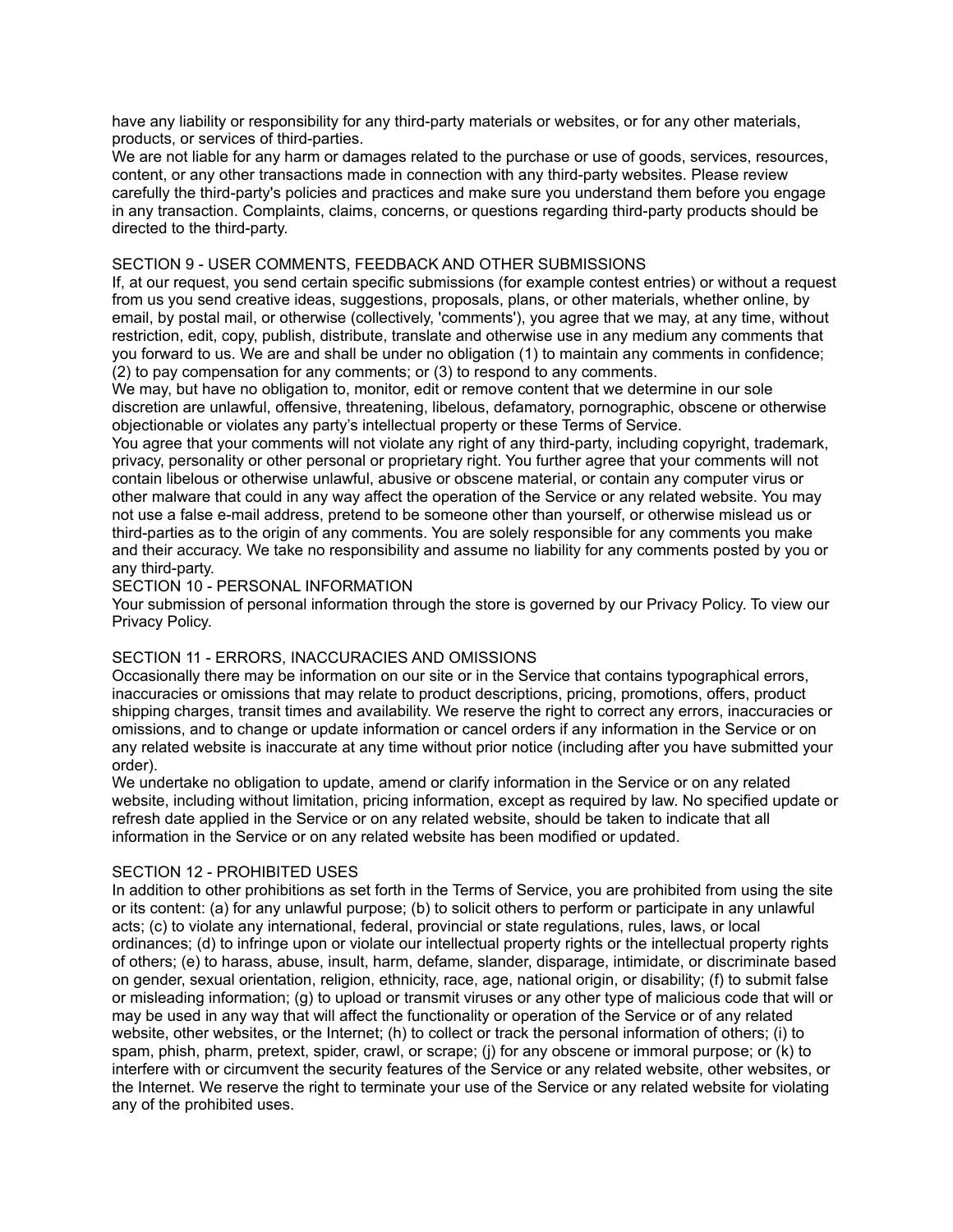SECTION 13 - DISCLAIMER OF WARRANTIES; LIMITATION OF LIABILITY

We do not guarantee, represent or warrant that your use of our service will be uninterrupted, timely, secure or error-free.

We do not warrant that the results that may be obtained from the use of the service will be accurate or reliable.

You agree that from time to time we may remove the service for indefinite periods of time or cancel the service at any time, without notice to you.

You expressly agree that your use of, or inability to use, the service is at your sole risk. The service and all products and services delivered to you through the service are (except as expressly stated by us) provided 'as is' and 'as available' for your use, without any representation, warranties or conditions of any kind, either express or implied, including all implied warranties or conditions of merchantability, merchantable quality, fitness for a particular purpose, durability, title, and non-infringement.

In no case shall Grand Central Consignment, our directors, officers, employees, affiliates, agents, contractors, interns, suppliers, service providers or licensors be liable for any injury, loss, claim, or any direct, indirect, incidental, punitive, special, or consequential damages of any kind, including, without limitation lost profits, lost revenue, lost savings, loss of data, replacement costs, or any similar damages, whether based in contract, tort (including negligence), strict liability or otherwise, arising from your use of any of the service or any products procured using the service, or for any other claim related in any way to your use of the service or any product, including, but not limited to, any errors or omissions in any content, or any loss or damage of any kind incurred as a result of the use of the service or any content (or product) posted, transmitted, or otherwise made available via the service, even if advised of their possibility. Because some states or jurisdictions do not allow the exclusion or the limitation of liability for consequential or incidental damages, in such states or jurisdictions, our liability shall be limited to the maximum extent permitted by law.

# SECTION 14 - INDEMNIFICATION

You agree to indemnify, defend and hold harmless Grand Central Consignment and our parent, subsidiaries, affiliates, partners, officers, directors, agents, contractors, licensors, service providers, subcontractors, suppliers, interns and employees, harmless from any claim or demand, including reasonable attorneys' fees, made by any third-party due to or arising out of your breach of these Terms of Service or the documents they incorporate by reference, or your violation of any law or the rights of a third-party.

## SECTION 15 - SEVERABILITY

In the event that any provision of these Terms of Service is determined to be unlawful, void or unenforceable, such provision shall nonetheless be enforceable to the fullest extent permitted by applicable law, and the unenforceable portion shall be deemed to be severed from these Terms of Service, such determination shall not affect the validity and enforceability of any other remaining provisions.

## SECTION 16 - TERMINATION

The obligations and liabilities of the parties incurred prior to the termination date shall survive the termination of this agreement for all purposes.

These Terms of Service are effective unless and until terminated by either you or us. You may terminate these Terms of Service at any time by notifying us that you no longer wish to use our Services, or when you cease using our site.

If in our sole judgment you fail, or we suspect that you have failed, to comply with any term or provision of these Terms of Service, we also may terminate this agreement at any time without notice and you will remain liable for all amounts due up to and including the date of termination; and/or accordingly may deny you access to our Services (or any part thereof).

## SECTION 17 - ENTIRE AGREEMENT

The failure of us to exercise or enforce any right or provision of these Terms of Service shall not constitute a waiver of such right or provision.

These Terms of Service and any policies or operating rules posted by us on this site or in respect to The